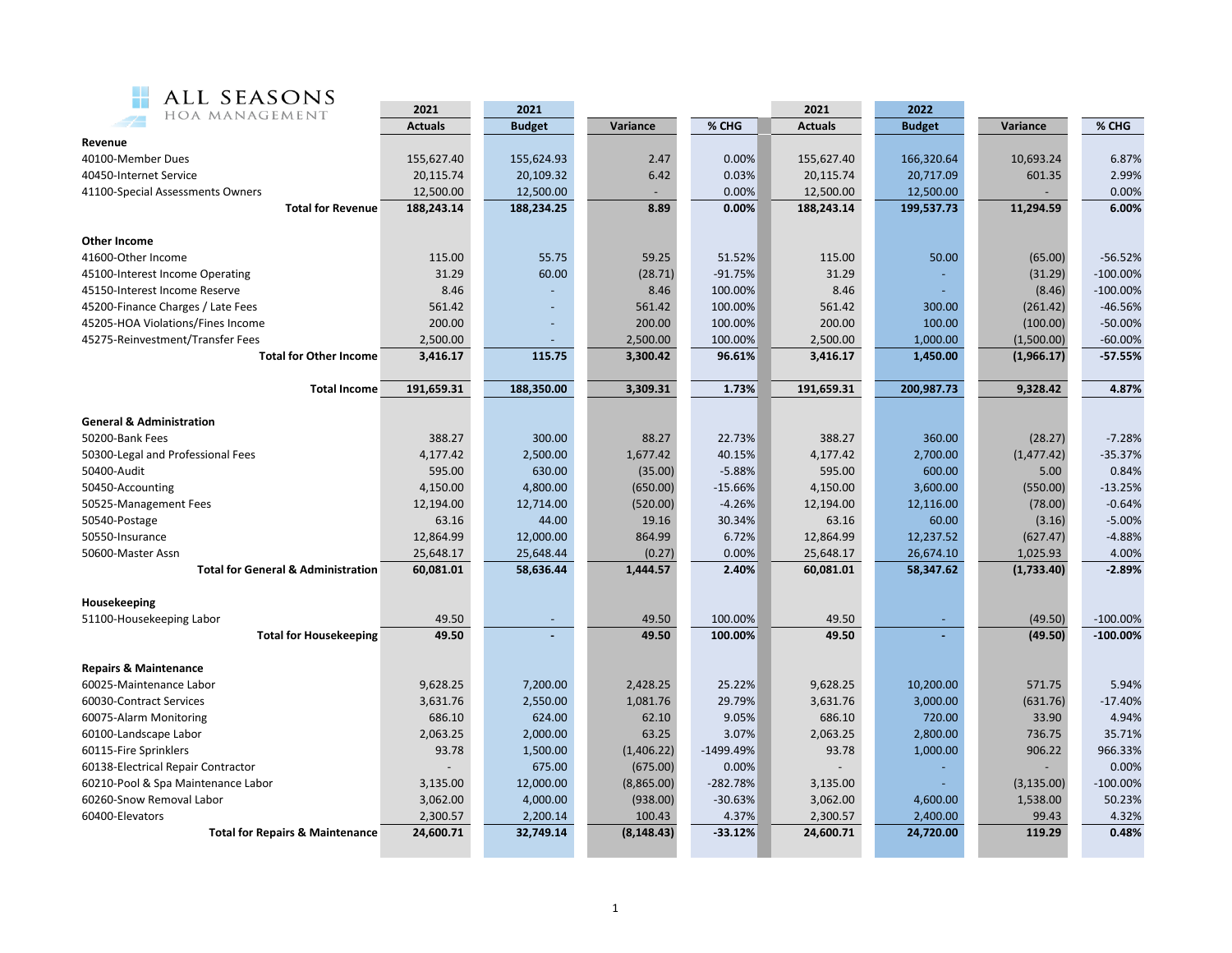

| ALL SEASONS<br>HOA MANAGEMENT             | 2021           | 2021          |            |            | 2021                     | 2022          |            |             |
|-------------------------------------------|----------------|---------------|------------|------------|--------------------------|---------------|------------|-------------|
|                                           | <b>Actuals</b> | <b>Budget</b> | Variance   | % CHG      | <b>Actuals</b>           | <b>Budget</b> | Variance   | % CHG       |
| <b>Supplies</b>                           |                |               |            |            |                          |               |            |             |
| 61100-Supplies-Building                   | 710.46         | 1,600.00      | (889.54)   | $-125.21%$ | 710.46                   | 750.00        | 39.54      | 5.57%       |
| 61120-Supplies-Grounds/Parking            |                |               |            | 0.00%      |                          | 455.00        | 455.00     | 0.00%       |
| 61145-Supplies - Fuel                     | 505.85         | 240.00        | 265.85     | 52.56%     | 505.85                   | 540.00        | 34.15      | 6.75%       |
| 61200-Supplies-Snow Removal               | 220.00         | 220.00        |            | 0.00%      | 220.00                   | 250.00        | 30.00      | 13.64%      |
| <b>Total for Supplies</b>                 | 1,436.31       | 2,060.00      | (623.69)   | $-43.42%$  | 1,436.31                 | 1,995.00      | 558.69     | 38.90%      |
| <b>Utilities</b>                          |                |               |            |            |                          |               |            |             |
| 66100-Cable TV                            | 9,288.01       | 9,560.50      | (272.50)   | $-2.93%$   | 9,288.01                 | 9,566.65      | 278.64     | 3.00%       |
| 66200-Electric                            | 7,029.56       | 5,278.35      | 1,751.21   | 24.91%     | 7,029.56                 | 7,240.45      | 210.89     | 3.00%       |
| 66300-Gas                                 | 8,321.77       | 8,734.15      | (412.38)   | $-4.96%$   | 8,321.77                 | 8,571.42      | 249.65     | 3.00%       |
| 66400-Internet                            | 10,044.45      | 8,907.77      | 1,136.68   | 11.32%     | 10,044.45                | 10,345.78     | 301.33     | 3.00%       |
| 66500-Sewer                               | 11,966.57      | 11,366.90     | 599.67     | 5.01%      | 11,966.57                | 12,325.57     | 359.00     | 3.00%       |
| 66700-Trash Removal                       | 314.00         |               | 314.00     | 100.00%    | 314.00                   |               | (314.00)   | $-100.00\%$ |
| 66800-Water                               | 15,279.26      | 15,419.24     | (139.98)   | $-0.92%$   | 15,279.26                | 15,737.64     | 458.38     | 3.00%       |
| <b>Total for Utilities</b>                | 62,243.62      | 59,266.90     | 2,976.71   | 4.78%      | 62,243.62                | 63,787.50     | 1,543.89   | 2.48%       |
| <b>Other Operating Expenses</b>           |                |               |            |            |                          |               |            |             |
| 70500- Income Taxes                       |                | 100.00        | (100.00)   | 0.00%      | $\overline{\phantom{a}}$ |               |            | 0.00%       |
| <b>Total for Other Operating Expenses</b> |                | 100.00        | (100.00)   | 0.00%      |                          |               |            | 0.00%       |
| <b>Reserve Fund</b>                       |                |               |            |            |                          |               |            |             |
| 90005-Reserve Fund Contribution           | 23,037.49      | 23,037.52     | (0.03)     | 0.00%      | 23,037.49                | 39,637.61     | 16,600.12  | 72.06%      |
| 90500-Special Assessment Accrual          | 12,500.00      | 12,500.00     |            | 0.00%      | 12,500.00                | 12,500.00     |            | 0.00%       |
| <b>Total for Reserve Fund</b>             | 35,537.49      | 35,537.52     | (0.03)     | 0.00%      | 35,537.49                | 52,137.61     | 16,600.12  | 46.71%      |
|                                           |                |               |            |            |                          |               |            |             |
| <b>Total Expenses</b>                     | 183,948.64     | 188,350.00    | (4,401.36) | $-2.39%$   | 183,948.64               | 200,987.73    | 17,039.09  | 9.26%       |
|                                           |                |               |            |            |                          |               |            |             |
| Net Income                                | 7,710.67       |               | 7,710.67   | 100.00%    | 7,710.67                 |               | (7,710.67) | $-100.00%$  |